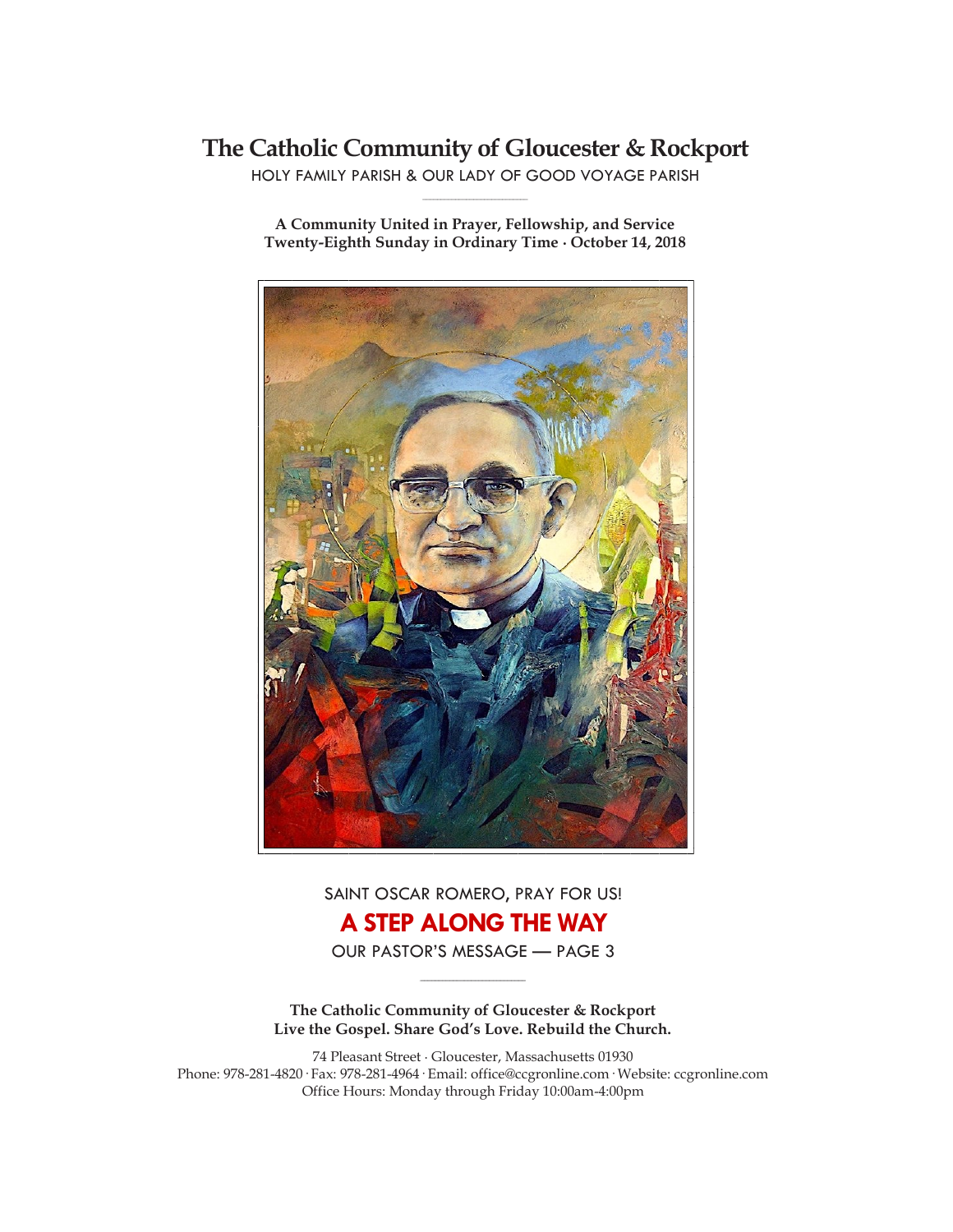# **ADULT FAITH FORMATION \_\_\_\_\_\_\_\_\_\_\_\_\_\_\_\_\_\_\_\_\_**



# **Light & Darkness**

## A WORKSHOP ON SPIRITUAL COMBAT, VIGILANCE & DISCERNMENT OCTOBER 24TH THROUGH OCTOBER 26TH AT 7:00PM

During the last week of August, a large group of parishioners gathered at Saint Anthony Chapel for the Catholic Community of Gloucester & Rockport's Fifth Annual Summer Retreat: "Everyone's Vocation to Everyday Holiness." During this intense five-night retreat, parishioners and friends ranging in age from 16 to 94 read and reflected on Pope Francis's Apostolic Exhortation: "Rejoice and Be Glad: On the Call to Holiness in Today's World." Without question, the most compelling evening of the retreat focused on the Holy Father's advice and guidance about spiritual combat, vigilance, and discernment. He writes: "The Christian life is a constant battle. We need strength and courage to withstand the temptations of the devil and to proclaim the Gospel. This battle is sweet, for it allows us to rejoice each time the Lord triumphs in our lives."

In this spirit, all parishioners, friends, and guests of the Catholic Community of Gloucester & Rockport are invited to join Father Jim and Cliff Garvey for "Light & Darkness: A Workshop on Spiritual Combat, Vigilance & Discernment" from Wednesday, October 24th through Friday, October 26th in Our Lady of Good Voyage Church. During this three-night mini-course, we will read and reflect together on the sacred scriptures, the wisdom of the saints, and the writings of Pope Francis. Overall, our goal will be to learn about how darkness works in our world and how we can work against that darkness with the help of our Lord Jesus Christ who is the Light of the World.

Each evening of this special adult faith formation program will begin at 7:00pm with Evening Prayer from the Liturgy of the Hours. After this time of shared prayer, Father Jim and Cliff will lead our community in a period of reflection, discussion, and faith sharing. Each evening will conclude by 8:30pm with Night Prayer. If you would like to join us for all or even part of this special workshop on spiritual combat, vigilance, and discernment, please be sure to contact Cliff Garvey at 978-281-4820 or cgarvey@ccgronline.com by Sunday, October 21st. A donation of \$30 is requested from those who can afford it in support of our adult faith formation ministries. All reading materials will be provided. Please join us! Bring a friend! All are invited! All are welcome!

> *The devil does not need to possess us. He poisons us with the venom of hatred, desolation, envy, and vice. When we let down our guard, he takes advantage of it to destroy our lives, our families, and our communities.*

> > *Pope Francis· Rejoice and Be Glad (161)*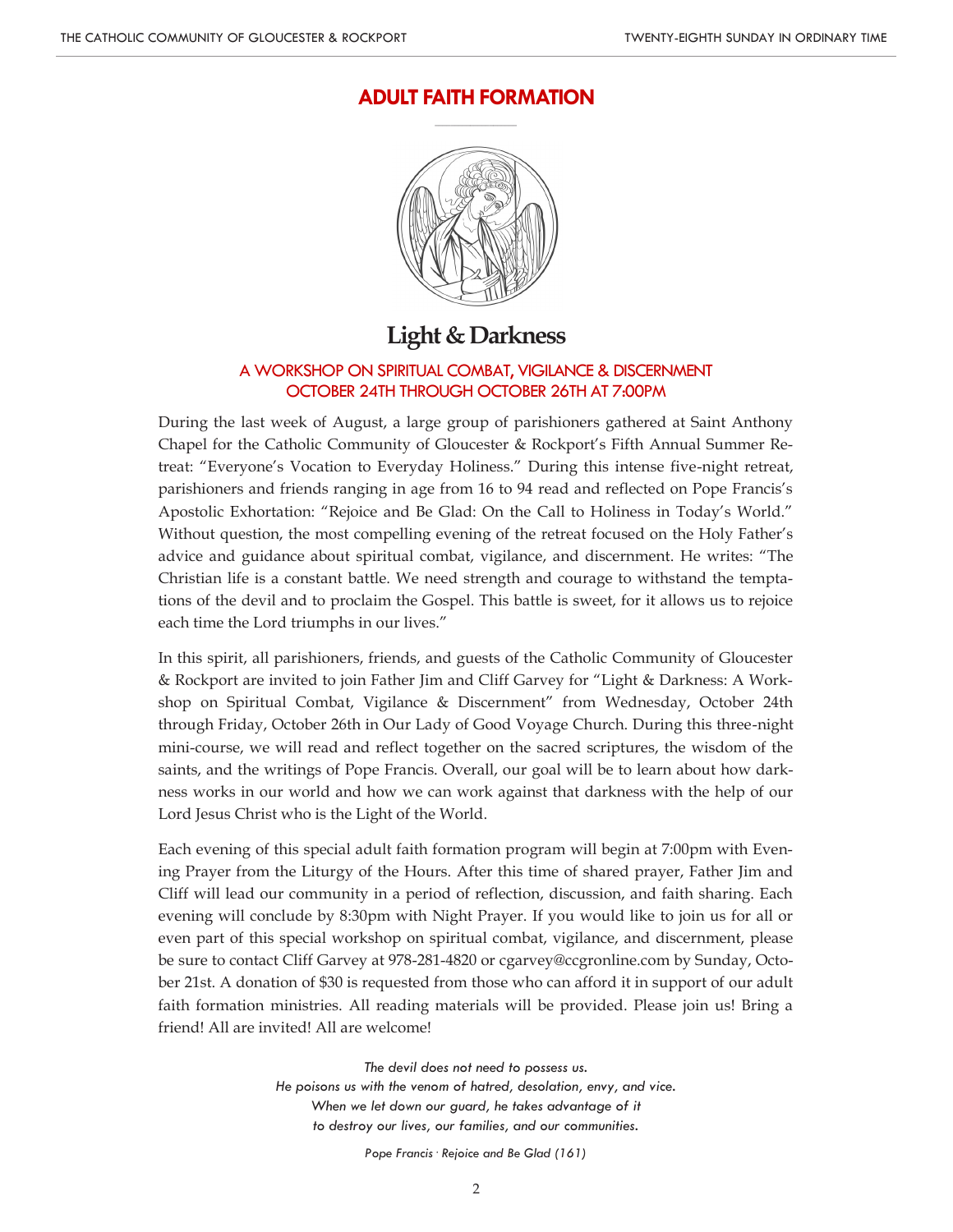## **THIS WEEK'S MESSAGE \_\_\_\_\_\_\_\_\_\_\_\_\_\_\_\_\_\_\_\_\_**

# **A Step Along the Way**

### THE SAINT OSCAR ROMERO PRAYER

It helps, now and then, to step back and take the long view. The Kingdom of God is not only beyond our efforts, it is even beyond our vision. We accomplish in our lifetime only a tiny fraction of the magnificent enterprise that is God's work. Nothing we do is complete, which is a way of saying that the Kingdom always lies beyond us. No statement says all that could be said. No prayer fully expresses our faith. No confession brings perfection. No pastoral visit brings wholeness. No program accomplishes the Church's mission. No set of goals and objectives includes everything. This is what we are all about. We plant the seeds that one day will grow. We water seeds already planted, knowing that they hold future promise. We lay foundations that will need further development. We provide yeast that produces far beyond our capabilities. We cannot do everything, and there is a sense of liberation in realizing that. This enables us to do something, and to do it very well. It may be incomplete, but it is a beginning, a step along the way, an opportunity for the Lord's grace to enter and do the rest. We may never see the end results, but that is the difference between the master builder and the worker. We are workers, not master builders; ministers, not messiahs. We are prophets of a future not our own. Glory to the Father, to the Son, and to the Holy Spirit, as it was in the beginning, is now, and will be forever. Amen.

Saint Oscar Romero, Bishop & Martyr, pray for us!

Saint Oscar Romero (1917-1980) served as the fourth Archbishop of San Salvador. On March 24, 1980, Archbishop Romero was assassinated by a right-wing death squad while celebrating the Holy Mass in a small hospital chapel. His murderers have never been brought to justice. He is remembered as an ardent defender of the Church, a true friend of the poor, and an outspoken opponent of hatred, inequality, violence, and social injustice. This Sunday, October 14th, Pope Francis will canonize Archbishop Romero and Pope Paul VI in Saint Peter's Square. Saint Oscar Romero, Bishop and Martyr, is venerated as a patron of El Salvador, as well as patron of both persecuted Christians and the Americas.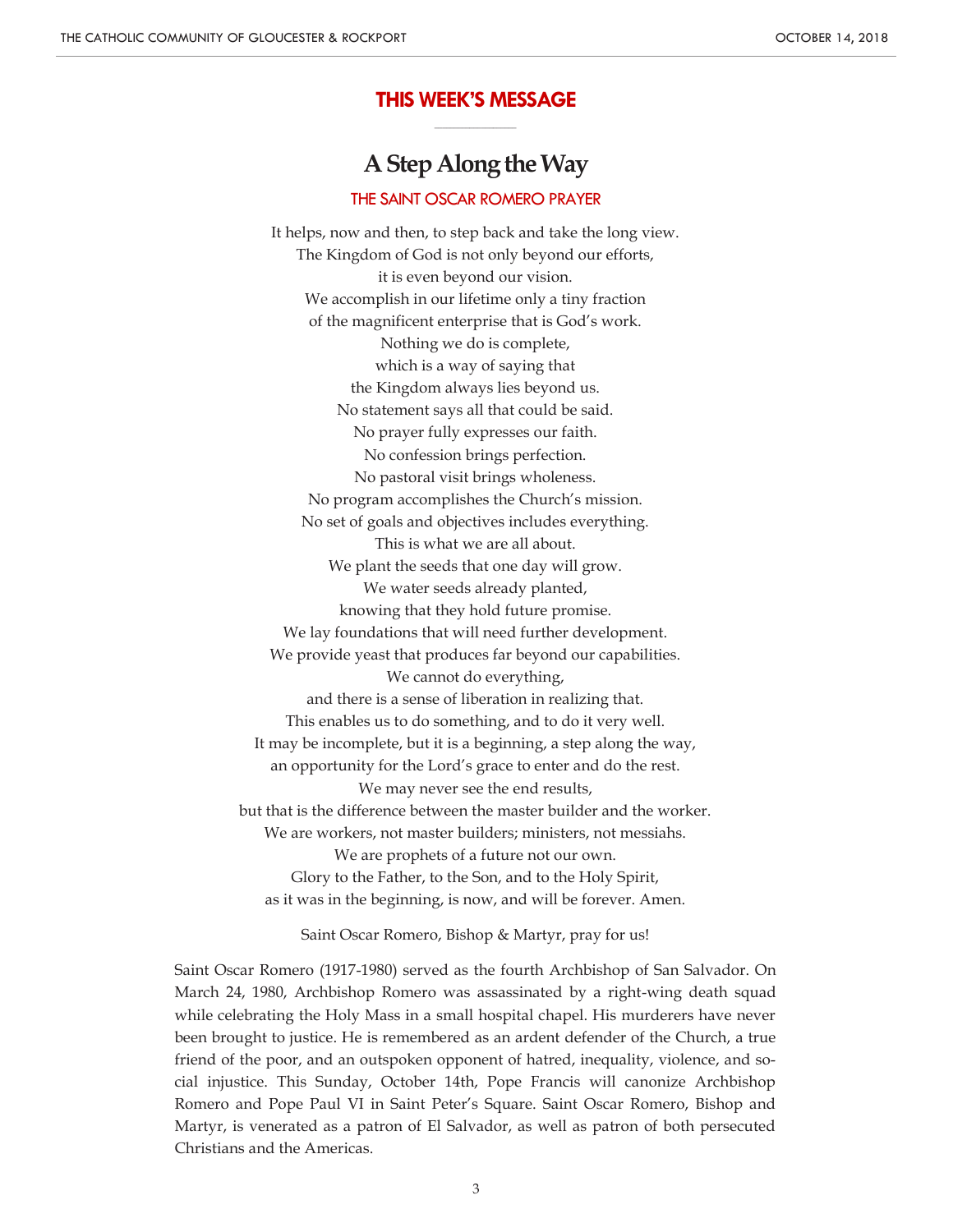#### **PRAYER, FELLOWSHIP, AND SERVICE \_\_\_\_\_\_\_\_\_\_\_\_\_\_\_\_\_\_\_\_**

# **OUR LADY'S GUILD BAKED BEAN SUPPER** *with* **MIKE DUTRA'S STRICTLY SINATRA Friday, October 19th· Begins at 5:30pm**

All parishioners, friends, and guests of the Catholic Community of Gloucester & Rockport are invited to join Our Lady's Guild for its Annual Baked Bean Supper on Friday, October 19th from 5:30pm until 8:00pm in Our Lady's Hall. Our menu will include hot dogs, linguiça, baked beans, coffee, soft drinks, and homemade desserts.

Our evening's entertainment will be provided by Mike Dutra who will sing your favorite songs by Frank Sinatra! A donation of \$15 is requested for each adult; and \$10 for each child (age 10 and under). Tickets will be available at the door. For more information about this special evening of good food, fellowship, and song, please contact Beth Fosberry at 978-790-0196 or jcbf33@yahoo.com. Please join us! All are invited! All are welcome!

# **HOLY FAMILY WOMEN'S GUILD CHRISTMAS FAIR BASKET WHEEL Now Accepting Donations!**

The Basket Wheel is the biggest "money maker" at our Christmas Fair, which is scheduled for Saturday, November 17th and is the biggest fundraiser of the year at Holy Family Parish. The great success of the Basket Wheel depends on donations from our fellow parishioners and friends! So, all are encouraged to create and donate a \$25 theme basket for crafts, kids, family nights, movie nights, snowy days, holiday gift wrap, or summer barbecues!

Creating a basket can be both fun and inexpensive when families, friends, and neighbors work together in support of our parish! Last year, more than 120 baskets were donated and won at the Basket Wheel! Donations are now being accepted! Help us keep the Basket Wheel spinning! Help us make this year's Christmas Fair a record-breaking success! For more information, please contact Lydia Bertolino at 978-281-4279 or bertolino4@msn.com. Please join us! All are invited! All are welcome!

# **OUR WEEKLY NEWSLETTER Keep it. Share it. Rebuild the Church.**

Each week, we work hard to create a newsletter that informs, inspires, and instructs readers about some aspect of the Christian life and about what's happening in the Catholic Community of Gloucester & Rockport. However, we notice that some parishioners leave church without a newsletter! Take your copy home! Keep it! Share it with a friend or neighbor! Leave it at your barbershop, doctor's office, or favorite coffee shop! By doing so, you help us rebuild the Church! Thank you! May God bless you!

#### **ALL SAINTS & ALL SOULS \_\_\_\_\_\_\_\_\_\_\_\_\_\_\_\_\_\_\_\_**

# **SOLEMNITY OF ALL SAINTS A HOLY DAY OF OBLIGATION Thursday, November 1st**

Since late antiquity, the People of God have honored the holy men and women who have been canonized as saints in the Roman Catholic Church. The Solemnity of All Saints honors all saints, known and unknown, who have gone before us in faith, hope, and love; and who now pray for the salvation of souls. In commemoration of this Holy Day of Obligation, on Thursday, November 1st, the Catholic Community of Gloucester & Rockport will celebrate Masses according to the following schedule:

> **Wednesday, October 31st· Vigil Mass** Saint Ann Church at 4:00pm

**Thursday, November 1st· Holy Day Masses** Saint Joachim Church at 8:00am Our Lady of Good Voyage Church at 12:00pm Our Lady of Good Voyage Church at 7:00pm

# **MONTH OF ALL SOULS MASSES OF REMEMBRANCE For Families, Friends & Fellow Parishioners**

During November, the Month of All Souls, the Catholic Community of Gloucester & Rockport will celebrate three Masses of Remembrance for those whose funerals were celebrated in our churches and have thus journeyed home to the Lord during the past year. These Masses will be celebrated according to the following schedule:

> **Mass of Remembrance I** Saturday, November 3rd at 4:00pm Saint Ann Church

> **Mass of Remembrance II** Sunday, November 4th at 11:45am Our Lady of Good Voyage Church

**Mass of Remembrance III** Sunday, November 18th at 10:00am Saint Joachim Church

At each Mass of Remembrance, the names of our dearly departed loved ones, friends, and fellow parishioners will be read aloud. During the month of all souls, let us unite our hearts and voices in prayer for those we have lost. For more information about the Month of All Souls, please contact Father Jim at frjim@ccgronline.com or 978- 281-4820. Please join us! All are invited! All are welcome!

### **MORE NEWS & INFORMATION ONLINE!**

Join us: ccgronline.com! Follow us on Twitter: @ccgronline!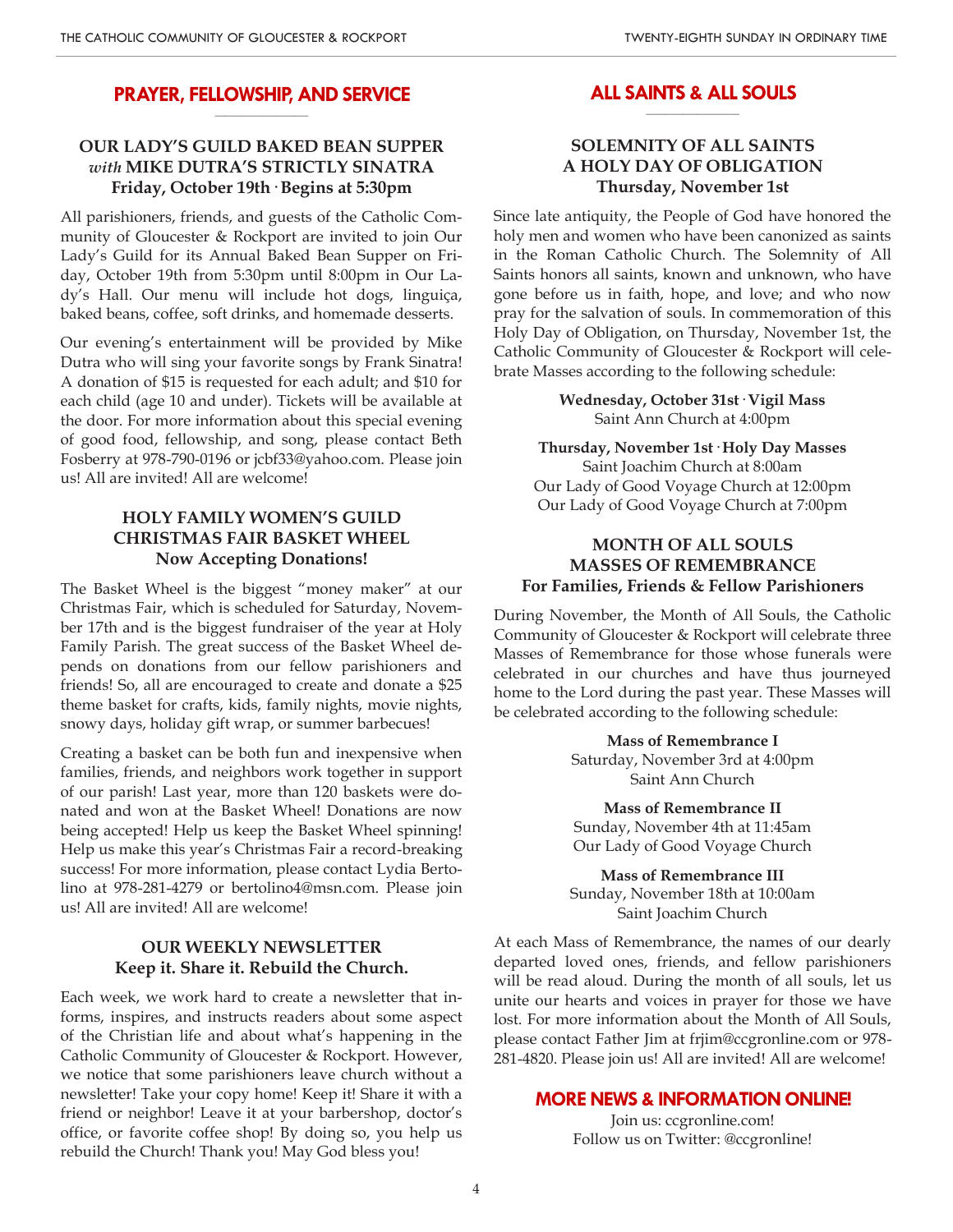#### **HEALING GOD'S FAMILY \_\_\_\_\_\_\_\_\_\_\_\_\_\_\_\_\_\_\_\_**

# **SOLEMNITY OF ALL SAINTS VIGIL FOR THE HEALING OF GOD'S FAMILY Thursday, November 1st**

The Holy Father recently issued a special request for prayers to Catholics around the world. It said: "Pope Francis has decided to invite all the faithful, of the entire world, to pray the Holy Rosary everday during the Marian month of October and to join together in prayer and penance, as the people of God, in asking the Mother of God and Saint Michael the Archangel to protect the church from the devil, that always aims to divide us from God and among ourselves."

In response to the Holy Father's unprecedented request, the Catholic Community of Gloucester & Rockport will continue to pray the Rosary every morning after Mass for the healing and protection of the church throughout the world. For the rest of this month, we will also conclude all daily and weekend Masses with this powerful prayer for the intercession of Saint Michael the Archangel:

> Saint Michael the Archangel, defend us in battle, be our defense against the wickedness and snares of the devil. May God rebuke him, we humbly pray; and do thou, O Prince of the Heavenly Host, by the power of God, thrust into hell Satan and the other evil spirits who prowl about the world for the ruin of souls. Amen.

In addition to these powerful prayers for the protection of the church, I believe that concrete steps must be taken by church leaders to protect God's family (children and adults alike) from the horrors of sexual abuse and harassment and from the conspiracies to conceal these crimes from law enforcement authorities. I also believe that we must come together as neighbors, friends, and fellow parishioners to heal God's family by rededicating ourselves to living the Gospel, sharing God's love, and rebuilding our wounded Church.

In this spirit, all parishioners, friends, and guests of the Catholic Community of Gloucester & Rockport are invited to join me on Thursday, November 1st, the Solemnity of All Saints for a Vigil for the Healing of God's Family. This vigil will begin with Mass at 12:00pm in Our Lady of Good Voyage Church, followed by Exposition and Adoration of the Blessed Sacrament. At 3:00pm, we will pray the Rosary for the healing of God's Family. We will conclude at 6:30pm with Evening Prayer and Benediction of the Blessed Sacrament. Please join us! All are welcome! Peace and blessings!— Father Jim

#### **PRAYER, FELLOWSHIP, AND SERVICE \_\_\_\_\_\_\_\_\_\_\_\_\_\_\_\_\_\_\_\_**

# **THE ASSISI PROJECT SATURDAY MORNING** *with* **SAINT FRANCIS Saturday, October 27th at 8:00am**

Founded in 2007 by Father Jim and Cliff Garvey after their first pilgrimage to Assisi and Rome, the Assisi Project is a Fellowship of Franciscans in Spirit with friends and followers in the United States, Canada, Africa, and Europe. Our mission is to help adults of all ages more faithfully live the Gospel of Christ and grow closer to the Church through the inspiration and intercession of Saint Francis and Saint Clare of Assisi.

The Assisi Project meets on the last Saturday of every month in Saint Ann Church for Mass, formation, fellowship, and faith sharing. Our next "Saturday Morning with Saint Francis" is October 27th beginning at 8:00am. This month, we will continue our reading and reflection on the saints, including Saint Padre Pio and Saint Pope John XXIII. All fellow parishioners are invited to join the Assisi Project! You do not need to travel with us to Assisi to be a member of the Assisi Project!

Members of our fellowship all around the world, who range in age from 16 to 93, also pray for those who ask for our prayers. If you would like to join us or if you would like us to pray for your special intention, please contact Cliff at 978-281-4820 or cgarvey@ccgronline.com. Saint Francis of Assisi, pray for us! Saint Clare of Assisi, pray for us! Our Lady of Angels, pray for us! All are invited! All are welcome! May the Lord give you peace!

## **PASTOR'S NOTE ABOUT THIS WEEK'S MESSAGE**

This Sunday, October 14th, Pope Francis will celebrate a Solemn Mass in Saint Peter's Square for the canonization of Saint Oscar Romero, Martyr (1917-1980), the Archbishop of San Salvador who was murdered while celebrating Mass because he stood courageously against the forces of darkness in his home country.

This week's message (see page three) is a prayer attributed to Saint Oscar Romero, but was really written by Bishop Kenneth Untener (1937-2004). It was originally part of a homily for the funeral Mass of a deceased priest, but Bishop Untener believed that the words were inspired by the life and times of Archbishop Romero.

During our own turbulent times, it is important for us, as God's family, to remain vigilant in prayer and focused on what really counts: Christ's message of love and mercy and welcome. Saint Oscar Romero once said: "Let us never tire of preaching love. It is the force that will overcome the world." Amen! Peace and blessings! — Father Jim